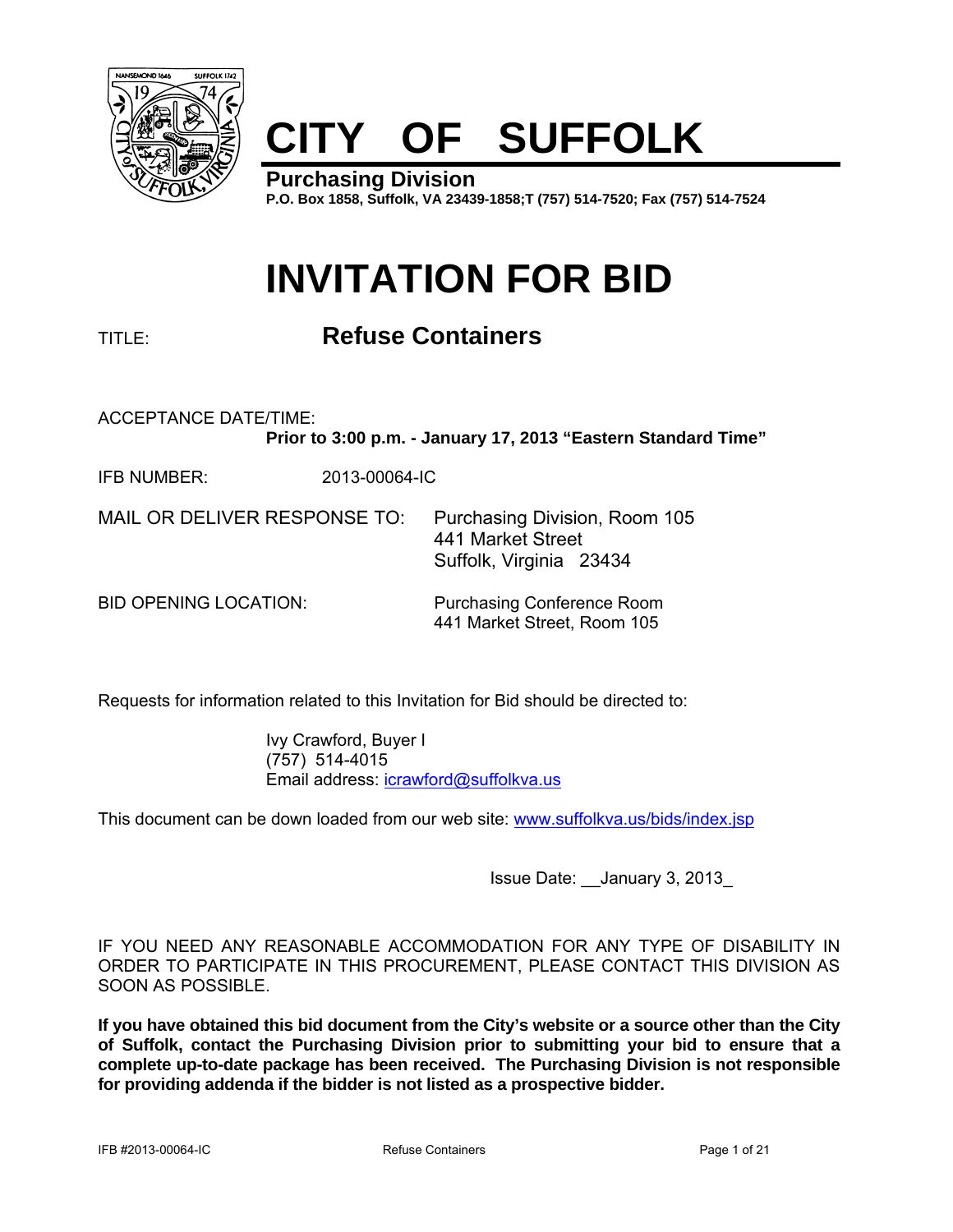# **INVITATION FOR BID**

## **Refuse Containers**

## **SECTION/TITLE**

| ANTICOLLUSION/NONDISCRIMINATION/DRUG FREE WORKPLACE CLAUSES21 |  |
|---------------------------------------------------------------|--|

Prepared by Ivy Crawford, VCA Date: January 3, 2013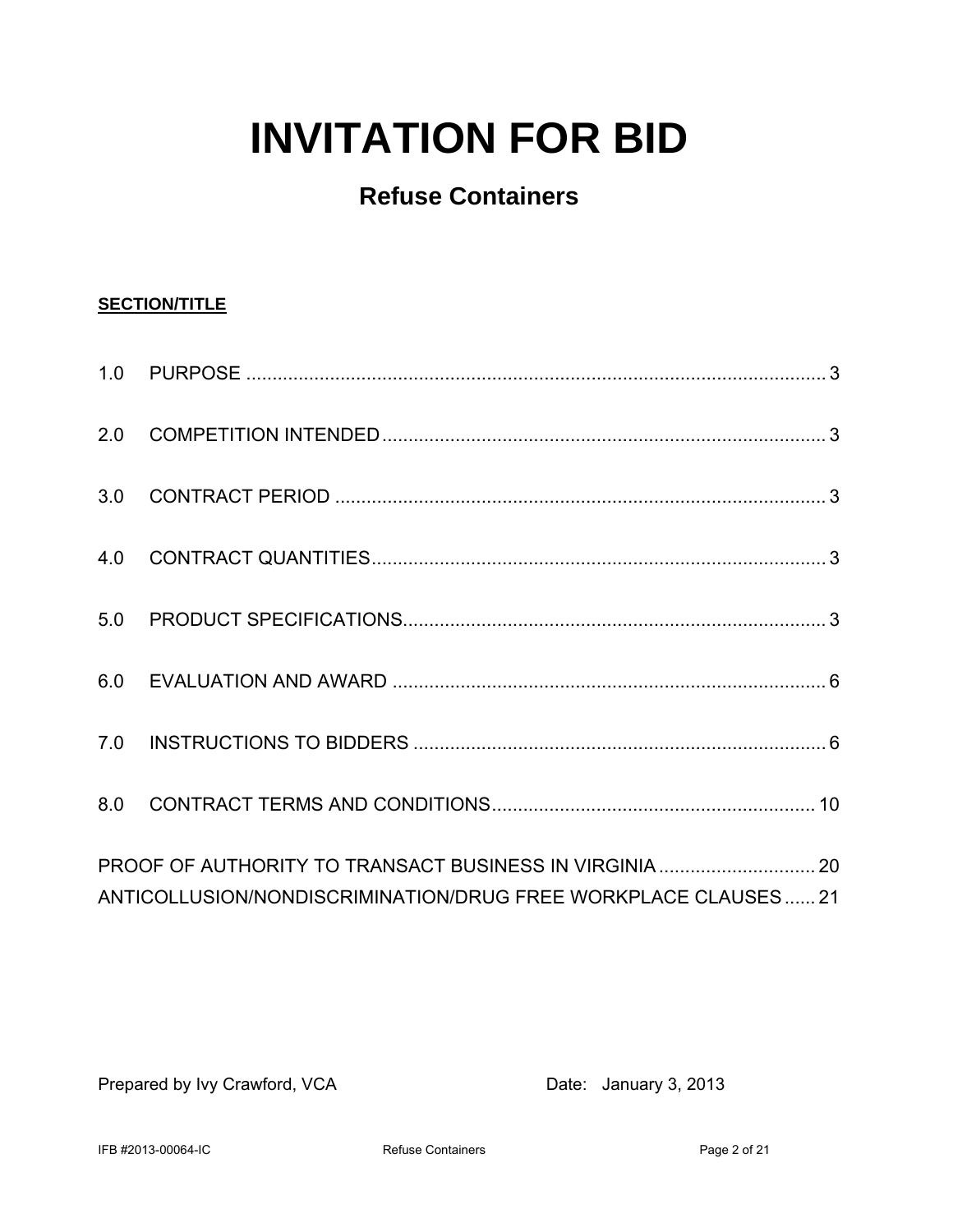## **Refuse Containers – 2013-00064-IC**

## **1.0 PURPOSE**

 The intent of this Invitation for Bid and resulting contract is to obtain the services of a single qualified contractor to provide annual requirements of 95-gallon refuse containers (Ameri-Kart MegaKart or approved equal) on an *as needed* basis to be used in conjunction with the City's fully automated waste collection program for the Department of Public Works in accordance with all specifications, terms and conditions herein. Containers shall be delivered F.O.B. Destination.

## **2.0 COMPETITION INTENDED**

 It is the City's intent that this Invitation for Bid (IFB) permits competition. It shall be the bidder's responsibility to advise the Purchasing Agent in writing if any language requirement, specification, etc., or any combination thereof, inadvertently restricts or limits the requirements stated in this IFB to a single source. Such notification must be received by the Purchasing Agent not later than five (5) days prior to the date set for bids to close.

## **3.0 CONTRACT PERIOD**

The contract shall cover the period from date of award through January 31, 2014.

Contract shall continue in force thereafter from year to year, not to exceed an additional two (2) one-year period, unless terminated by either party at the end of the first year or at the end of any subsequent year, by giving the remaining party thirty (30) days prior written notice. *Contract may be extended through January 31, 2016.*

Initial rates and subsequent renewal rates must be guaranteed for a minimum of twelve (12) months. Any increase in rates shall be limited to the lesser of the Consumer Price Index for all Urban Consumers (CPI-U) – Other Goods and Services (unadjusted for the current 12 month period) or 3%. The City does not guarantee any rate increase.

## **4.0 CONTRACT QUANTITIES**

 The quantities specified in this contract are estimated only. They do not indicate the actual quantity which will be ordered, since such volume will depend upon requirements which develop during the contract period.

 The City will order refuse containers in increments of not less than 100 containers per order.

## **5.0 PRODUCT SPECIFICATIONS**

### 5.1 Standards/Quality

 Specifications below describe 95-gallon refuse containers that will be used by the Department of Public Works Refuse Division to pick up residential trash in the Suffolk area in conjunction with its fully automated waste collection service.

*Bidders must submit with their bid, complete detailed manufacturer's*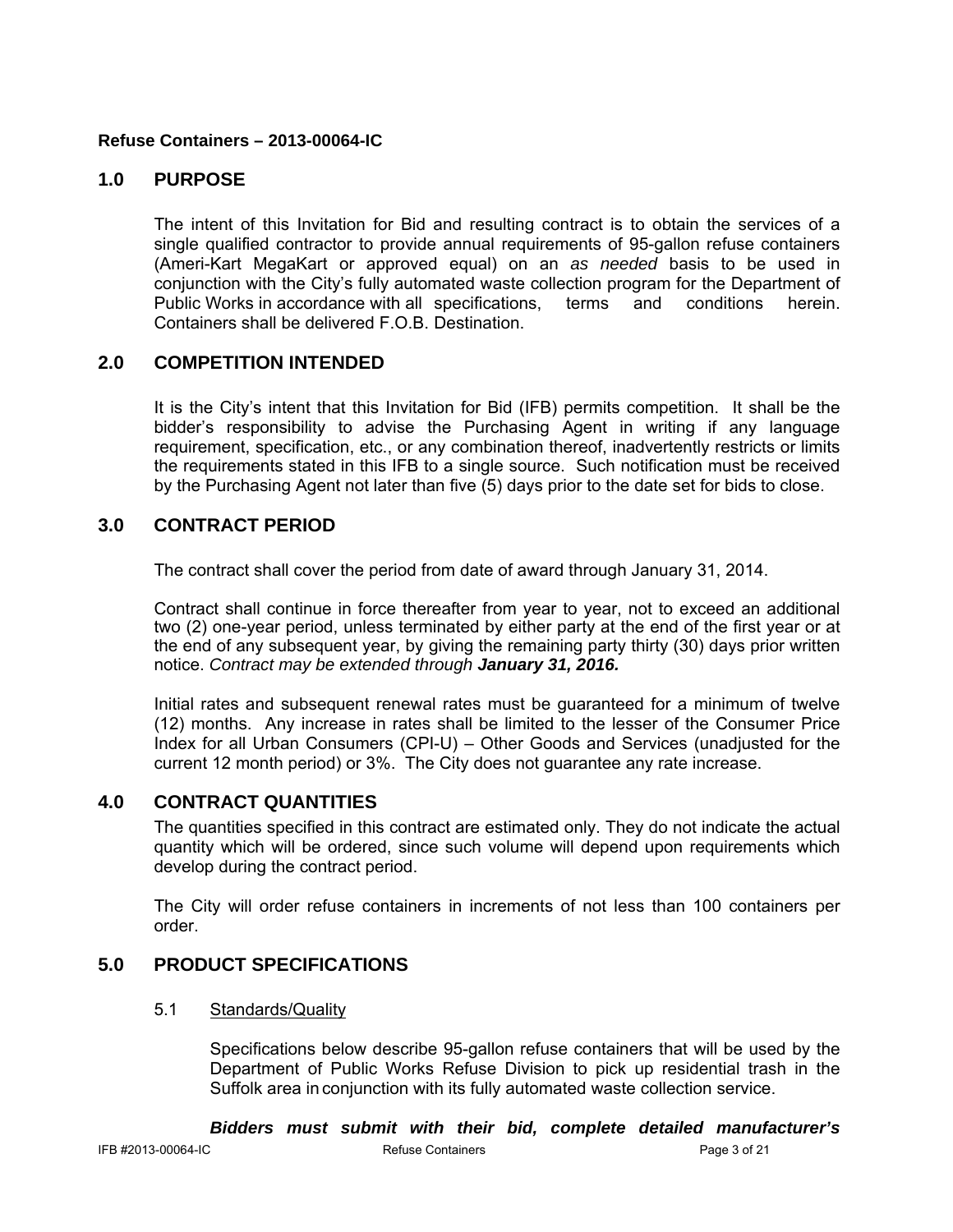#### *specifications, warranty/product support information, and published illustrations/photos of the units they propose to furnish.*

 It is not the intent of the City for these specifications to be proprietary; equals will be evaluated in accordance with comparable quality, construction, strength, durability, and suitability for the purpose intended. The City, in its sole opinion, will determine whether the unit offered is equal to that specified herein.

 Bidders may be required to provide a sample of the container offered prior to the issue of award.

Bidder shall complete every space in the compliance column below with a check mark to indicate if the item being bid is exactly as specified. If not, the "NO" column must be checked, and a detailed description of the deviation from the specification to be supplied.

#### 5.2 General Specifications

Successful bidder shall provide the city of Suffolk with new and unused automated refuse containers. Containers shall be manufactured to be collected by fully and semi-automated collection trucks without required assembly to switch back and forth.

 All containers shall conform to the best practices known to the trade in design and quality of material and workmanship.

 All assemblies, sub-assemblies, and component parts shall be standard and interchangeable throughout the entire quantity of containers, as specified.

The successful bidder will furnish a complete inventory listing of all containers delivered utilizing cart serial number. This program shall be expandable to accommodate growth without requiring programming adjustments. This program shall be furnished in CD form compatible to the City's computer system. It shall be operational from PC's without the need for background programs on a separate operating system.

#### 5.3 Manufacturer/Construction Specifications

Each container shall be 95 gallons. The Container body shall be injection molded and the lid shall be of a ribbed, domed design.

The ergonomic handles shall be molded as part of the container body with reinforced lift points.

The container shall have non-slip, non-marring surface to accommodate the automated lift systems.

Each container shall be aerodynamic in shape.

The latchbar shall be 1" tubular steel supported by double wall construction with a latchbar pocket that has extra deep recess for easy, secure hookup with semiautomated lift systems.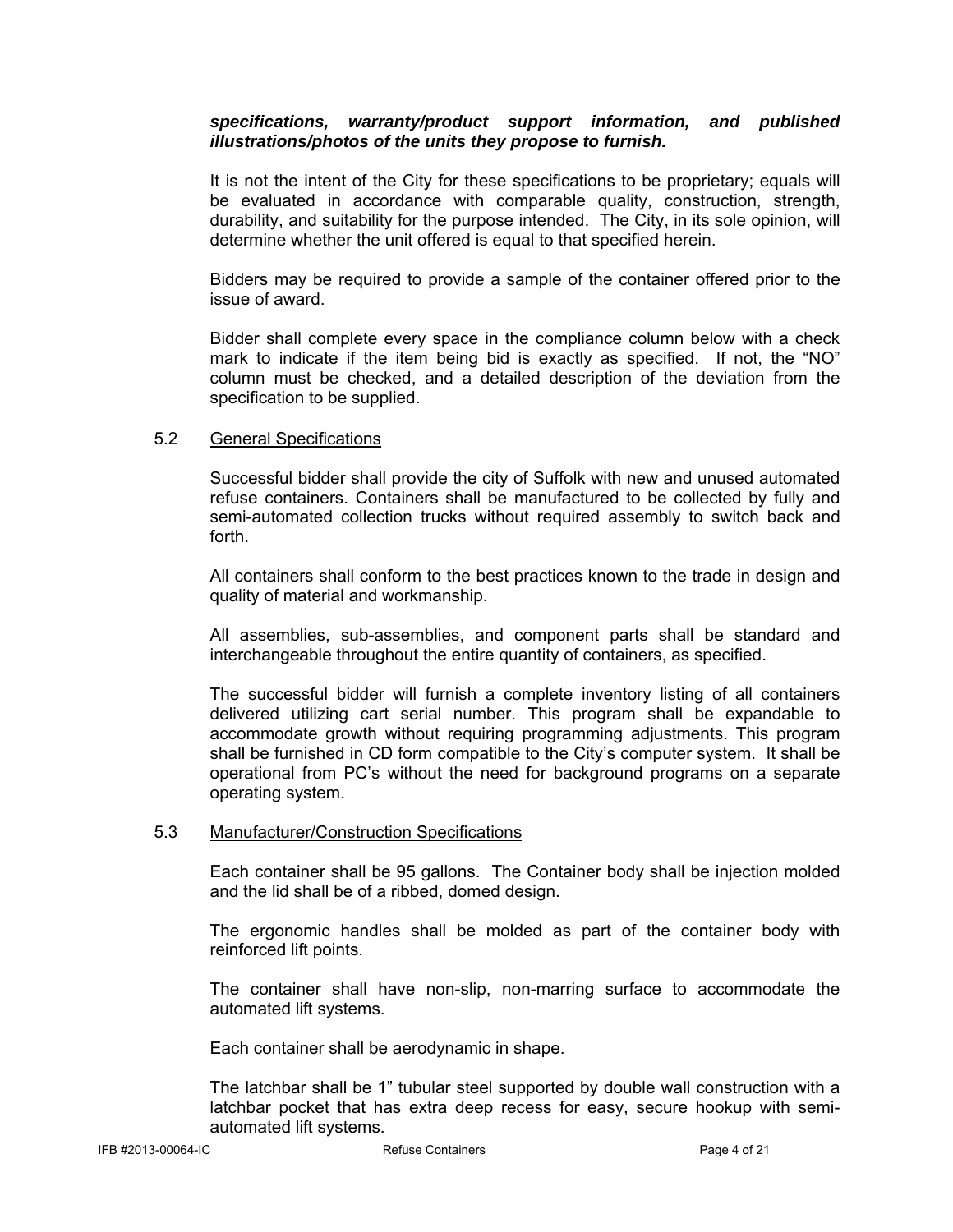Each container shall have a foot tilt pocket that is molded above the axle for maximum leverage and utility.

The wheels on each container shall be 12" in diameter HDPE snap-on. No rubber tires will be accepted.

The axle on each container shall be solid steel, zinc plated and ¾" O.D.

Each container shall have scuff rails molded in the base.

The City of Suffolk has chosen to purchase dark green (similar to moss green) containers.

A sequential numbering system shall be incorporated, with the numbers appearing on the center front of each container and no more than 4" from the top edge to allow the containers to be traced back to the date of manufacture. The initial numbering sequence shall be provided by the City. The numbering system shall be either molded lettering or 1 ½" hot stamped white lettering.

The lid of each container shall have a "Face Arrow Toward Street" molded in the back and "Do Not Block Container" molded in the front. The lid shall also have two (2) arrows facing the street molded in the side, and "Do not use for ashes, construction debris, dirt, dead animals, solvents, or any other flammable liquids" molded in the top in English. "Property of the City of Suffolk" shall be molded into the right and left side of each container at the front of the container.

#### 5.4 Warranty Requirements

**A ten-year unconditional warranty for each unit is required**, to include all replacement parts. All containers shall be warranted against defects, including, but not limited to, the following:

- a. Cracking, chipping, peeling and distortion
- b. Failures at attachment points for lids, hinges, wheels, or other points of attachments
- c. Weathering degradation, defective or insufficient material
- d. Poor material workmanship on part of Manufacturer
- e. Lowered ultraviolet resistance to aging in the process of normal operational use
- f. Failure of lid to prevent rain water from entering container when closed

Defective containers which are replaced under the warranty provision shall be promptly replaced as a complete container, i.e. with lids provided. If lids should fail, only lids will be replaced.

Containers and hardware which the contractor is obligated to replace under the warranty provision shall be promptly replaced. Contractor agrees to reimburse the City for any cost which may be incurred by the City, incidental to the loading, shipping, and disposal of defective containers, lids, and hardware.

If the contractor fails to remove any defective containers or container parts within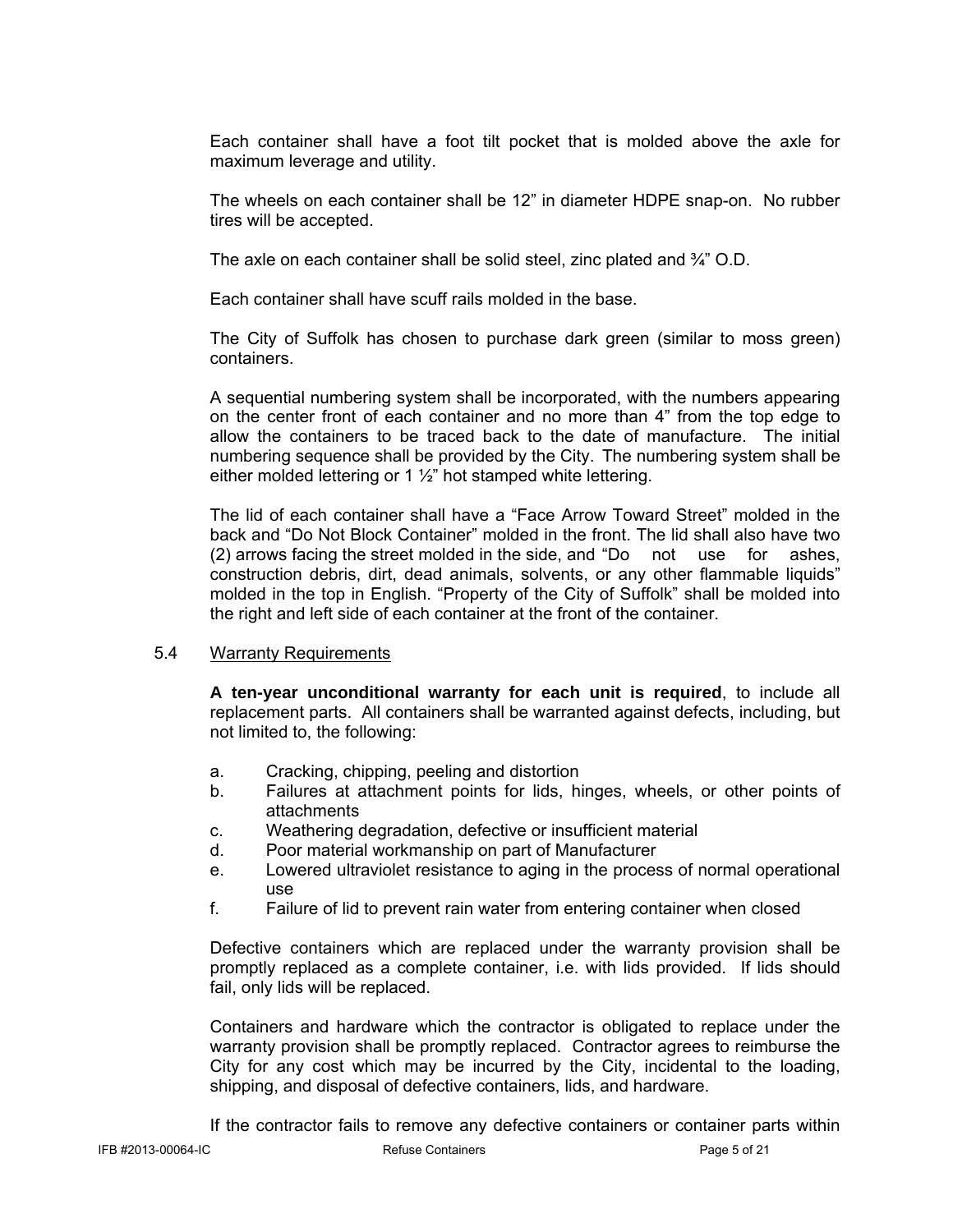thirty (30) calendar days of notification by the City, the City will consider them abandoned, and they will be disposed of accordingly.

In addition to any warranty implied by fact or law, the bidder expressly warrants all items to be new, free from defects in design, materials, workmanship, and to be fit and sufficient for their intended purpose.

#### 5.5 Delivery

Refuse containers shall be delivered F.O.B. destination to the City's Department of Public Works Refuse Division, 5881 Whaleyville Boulevard, Suffolk, Virginia 23438.

Bidder shall provide timely delivery, to include manufacture and assembly of all containers for each order, within thirty (30) days after receipt of order.

## **6.0 EVALUATION AND AWARD**

 Offered containers shall be subject to review and testing by City personnel prior to any contract award. In evaluating the bids and testing the proposed containers, the City reserves the right to make any comparisons deemed to be in its best interest.

 The City reserves the right to request, at no charge to the City, a sample of the container offered from any and/or all bidders. The sample will be retained by the City and will be used in tests conducted by the City or its designated testing agent.

 In evaluating the bids, the City shall consider the qualifications of the bidders, whether or not the bids comply with the prescribed requirements, the performance schedule, and the bid price. If the contract is to be awarded, it will be awarded to the lowest responsive and responsible bidder, as determined by the City.

## **7.0 INSTRUCTIONS TO BIDDERS**

#### 7.1 Submission of Bids

Pricing must be submitted on the Invitation for Bid pricing form only; failure to submit a bid on the official City form provided for that purpose shall be a cause for rejection of the bid. Include other information as requested or required. All bids shall be submitted in a sealed envelope and properly identified with the IFB number, IFB name and time and date of opening. The Bid may not be changed by markings on the envelope. Only the amounts indicated on the Bid Form will be considered in determining the final Bid Amount. Bids must be received by the Finance Department/Purchasing Division no later than the time specified on the opening date. *Bids may be mailed to City of Suffolk, Purchasing Division, P.O. Box 1858, Suffolk, VA 23439-1858 or hand delivered to 441 Market Street, Room 108, Suffolk, Virginia 23434*. Faxed and e-mailed bids shall not be accepted. It is the bidder's responsibility to ensure the bid is received prior to the bid acceptance time.

## 7.2 City Contacts

Questions related to bid submittals should be directed to: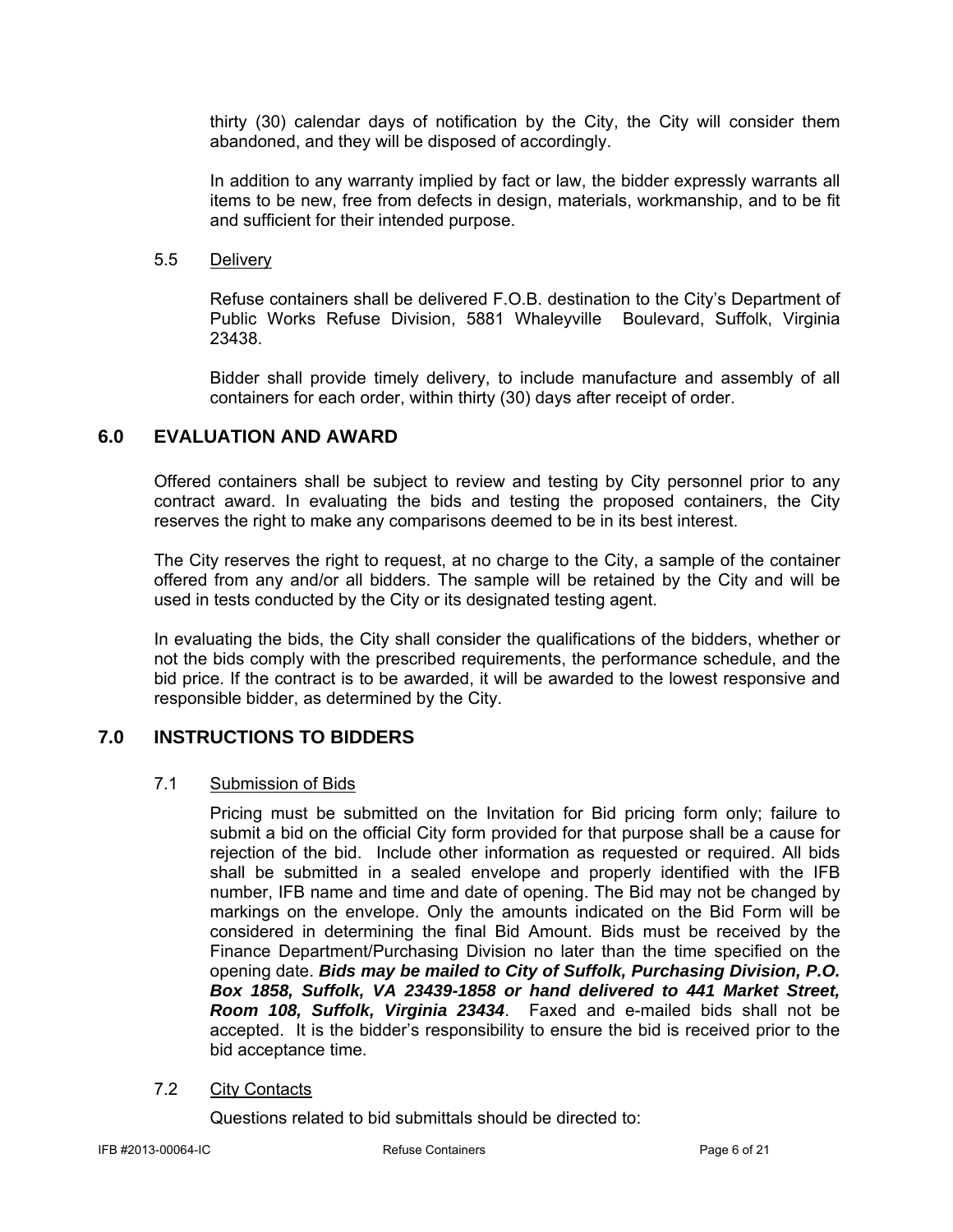Ivy Crawford VCA (757) 514-4015 icrawford@city.suffolk.va.us

Ivy Crawford, Buyer I, is the designated authorized spokesperson for the City of Suffolk with respect to this IFB. All questions should be directed to the Buyer's attention. The respondents to this IFB shall not contact, either directly or indirectly, any other employee or agent of the City regarding this IFB. This prohibition shall also extend to the Suffolk City Council and locally elected officials. Any such unauthorized contact may disqualify the bidder from this procurement.

### 7.3 Firm Pricing

Bid price must be firm for City acceptance for ninety (90) days from bid opening date.

## 7.4 Pricing to be F.O.B. Destination – Freight Included

Pricing shall be F.O.B. destination-freight included for all competitive bids. F.O.B. Destination-Freight Included shall include all shipping costs to the City location(s) at the unit cost. No additional shipping charges shall be allowed.

## 7.5 Unit Price

Bid unit price on quantity specified – extend and show total. In case of errors in extension, unit prices shall govern. Bids subject to unlimited price increases will not be considered.

#### 7.6 Contract Quantities

The quantities specified in the Invitation for Bid are estimates only, and are given for the information of bidders and for the purpose of bid evaluation. They do not indicate the actual quantity, which will be ordered, since such volume will depend upon requirements, which develop during the contract period.

Quantities shown shall not be construed to represent any amount which the City shall be obligated to purchase under the contract, or relieve the contractor of his obligation to fill all orders placed by the City.

### **NO BID WILL BE CONSIDERED WHICH STIPULATES THAT THE CITY OF SUFFOLK SHALL GUARANTEE A SPECIFIC AMOUNT OF WORK.**

## 7.7 Authority to Bind Firm in Contract

Bids must include full legal firm name and address of bidder. Failure to manually sign bid may disqualify it. Person signing bid should show Title or Authority to bind the firm in a Contract.

#### 7.8 Withdrawal of Bids

Bids may be withdrawn any time prior to the bid opening. Withdrawal of bids may be accomplished by submitting such request in writing on the issuing company's letterhead either in person or by certified mail. No bids may be withdrawn after the established bid opening date or time, unless the purchaser has extended the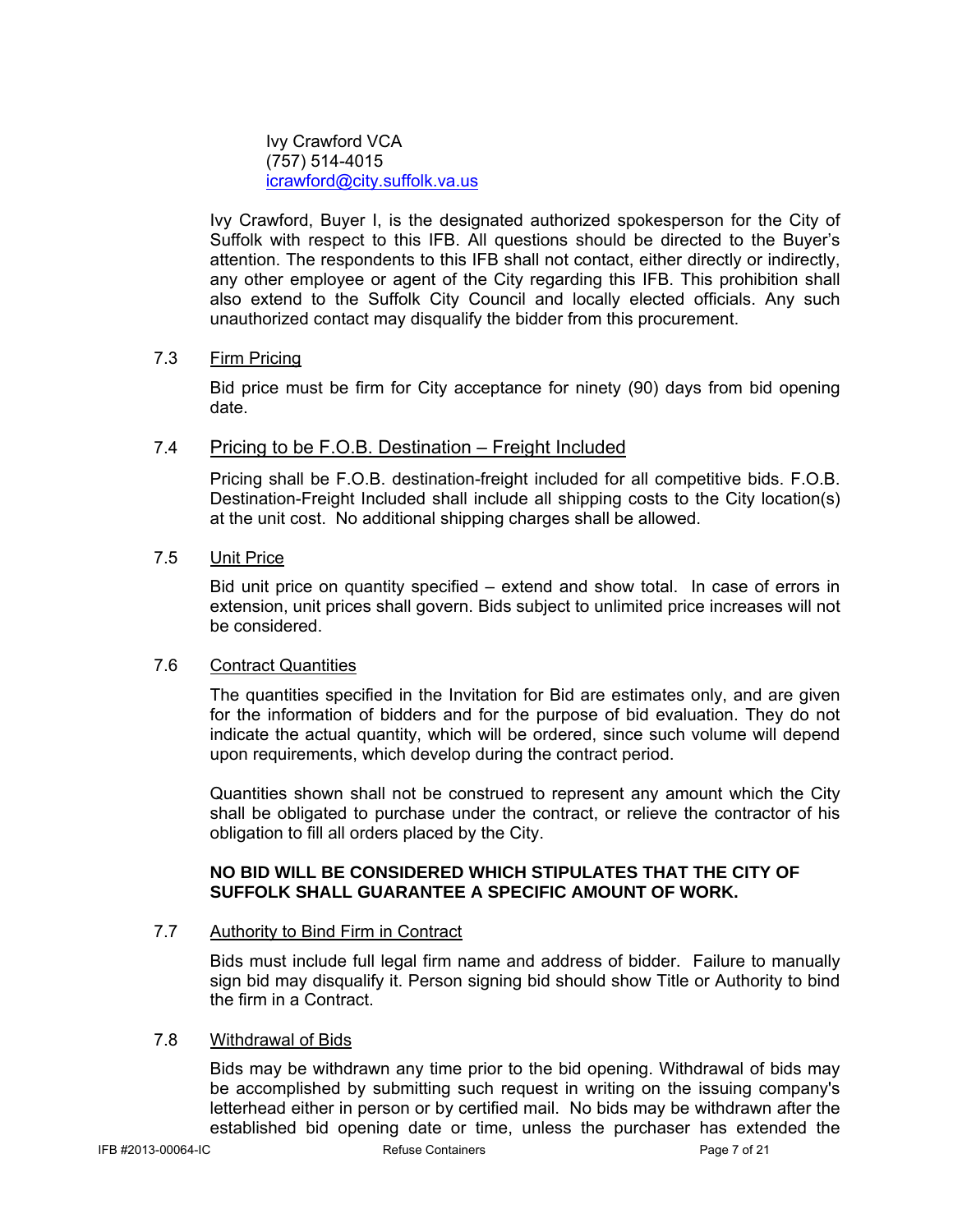opening date.

In case of error discovered after the bid opening, a written request to withdraw bids may be submitted to the buyer no later than two days after the opening date. Contact the buyer for specific instructions.

## 7.9 Rejection of Bid

The City reserves the right to waive any technical errors in bids received and/or to reject any and all bids. Without limiting the generality of the foregoing, any bid which is incomplete, obscure, or irregular may be rejected; any bid failing to comply with all terms and conditions or failing to conform to the specifications may be rejected; any bid having interlineations, erasures, or corrections not appropriately initialed by the bidder may be rejected; and any bid accompanied by an insufficient or irregular bid security may be rejected.

### 7.10 Late Bid

Bids received after the closing time and date shown on the cover will not be considered. It is the responsibility of the bidder to ensure the bid is received prior to the bid acceptance time.

### 7.11 Rights of the City

The City reserves the right to accept or reject all or part of any bid, waive any informality and award the contract to the lowest responsive and responsible bidder to best serve the interest of the City.

#### 7.12 Use of Contract by Other Public Bodies

Bidders are advised that the resultant contract may be extended, with the authorization of the Bidder, to other public bodies, or public agencies or institutions of the United States to permit their use of the contract at the same prices and/or discounts and terms and conditions of the resulting contract. If any other public body decides to use the final contract, the Contractor shall deal directly with the public body concerning the placement of orders, issuance of the purchase orders, contractual disputes, invoicing and payment. The City of Suffolk acts only as the "Contracting Agent" for these public bodies. Failure to extend a contract to a public body will have no effect on consideration of your bid.

It is the Contractor's responsibility to notify the public body(s) of the availability of the contract(s).

Other public bodies desiring to use the contract shall make their own legal determination as to whether the use of this contract is consistent with their laws, regulations and other policies.

Each public body has the option of executing a separate contract with the Contractor(s). Public bodies may add terms and conditions required by statue, ordinances, and regulations, to the extent that they do not conflict with the contract terms and conditions. If, when preparing such a contract, the general terms and conditions of a public body are unacceptable to the Contractor, the Contractor may withdraw its extension of the award to that public body.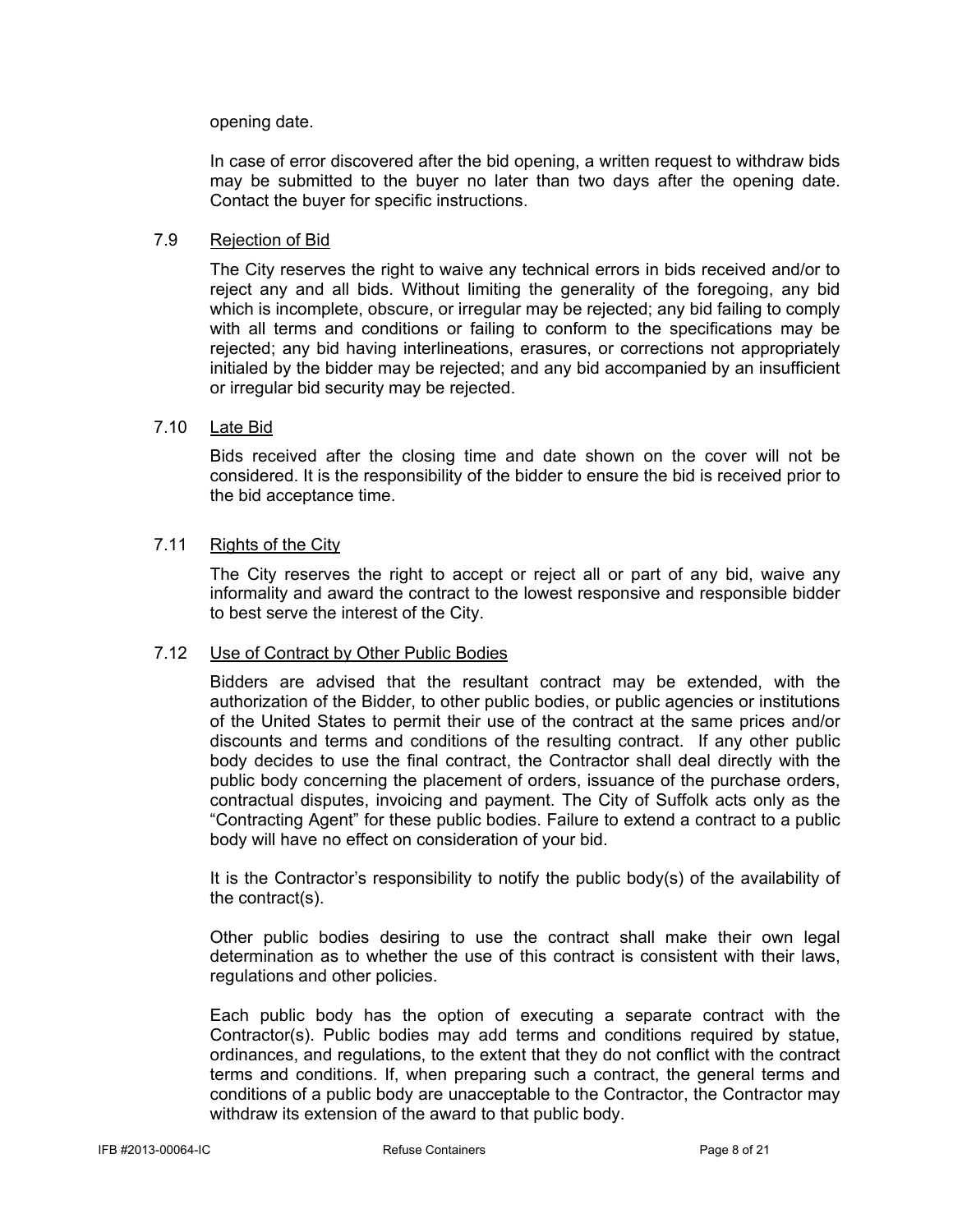The City of Suffolk shall not be held liable for any costs or damages incurred by another public body as a result of any award extended to that public body by the Contractor.

#### 7.13 Inclement Weather/closure of City Hall

If City Hall is closed for business at the time scheduled for bid opening, for whatever reason, sealed bids will be accepted and opened on the next scheduled business day, at the originally scheduled time.

#### 7.14 Basis for Award

Contract award will be made to the lowest responsive and responsible bidder at the City's sole discretion. The City reserves the right to award the contract by item or in total for the contract period; the decision to make such award will be at the sole discretion of the City.

#### 7.15 Announcement of Award

Upon the award or the announcement of the decision to award a contract as a result of this solicitation, the City will publicly post such notice on the bulletin board located outside of Room 105 of the Purchasing Division and/or on the City's web site, www.suffolkva.us for a minimum of ten (10) days.

#### 7.16 Bidder Qualification

Only bids from established contractors for work similar in scope to work herein shall be considered; the City reserves the right to request specific reference information prior to award. Bidder shall demonstrate that he has adequate and appropriate manpower, tools and equipment to respond and perform in accordance with the provisions herein.

The City may, at its option, disqualify a bidder and reject his bid for cause. Reasons deemed to be sufficient for this action shall include, but not be limited to, the following:

- **Evidence of collusion among bidders.**
- Receipt of more than one bid on any project from an individual, or from a corporation. This restriction does not apply to subcontractors
- **Default on any previous contract.**
- For unreasonable failure to complete a previous contract within the specified time or for being in arrears on an existing contract without reasonable cause for being in arrears.
- **Inability to perform as revealed by an investigation of the Bidder's** financial statement, experience and/or plant and equipment.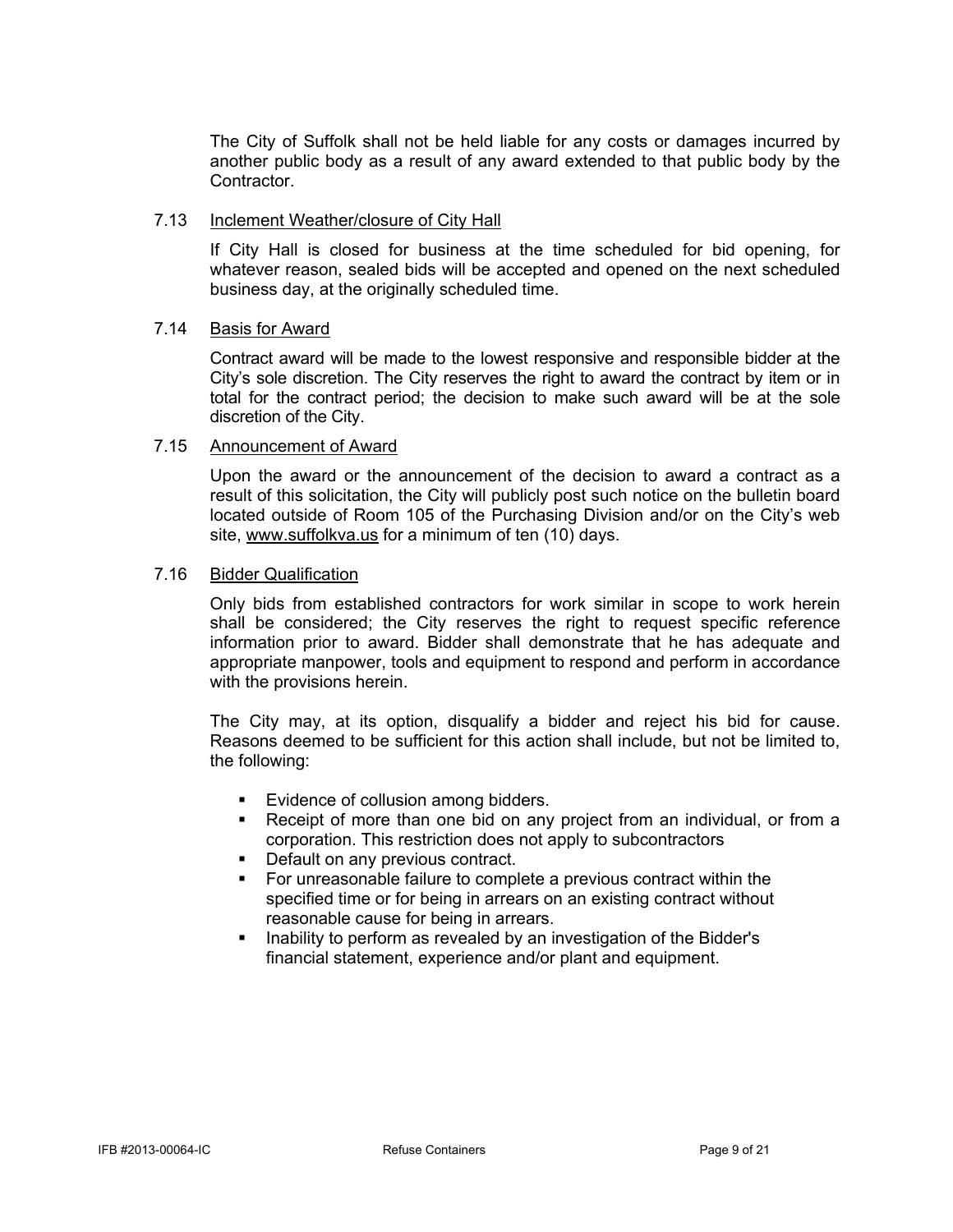## **8.0 CONTRACT TERMS AND CONDITIONS**

The resulting contract with the successful bidder will be subject to the following terms and conditions:

## 8.1 Non-Assignment

This contract may not be assigned in whole or in part without the written consent of the Purchasing Agent.

## 8.2 Non-Appropriation – Availability of Funds

It is understood and agreed between the parties hereto that the City shall be bound and obligated hereunder only to the extent that the funds shall have been appropriated and budgeted for the purpose of this contract. In the event funds are not appropriated and budgeted in any fiscal year for payments due under this contract, the City shall immediately notify contractor of such occurrence and this contract shall terminate on the last day of the fiscal year for which the appropriation was made without penalty or expense to the City of any kind whatsoever.

## 8.3 Conflict of Interest

Contractor shall not accept or receive commissions or other payments from third parties for soliciting, negotiating, procuring, or effecting insurance on behalf of the City.

## 8.4 Severability

If any part, term, or provision of this agreement, shall be found by the Court to be legally invalid or unenforceable, then such provision or portion thereof, shall be performed in accordance with applicable laws. The invalidity or unenforceability of any provision or portion of any contract document shall not affect the validity of any other provision or portion of the contract document.

## 8.5 Controlling Law

This Agreement is made, entered into, and shall be performed in the City of Suffolk, Virginia, and shall be governed by the applicable laws of the Commonwealth of Virginia without regard to its conflict of law rules.

## 8.6 Venue; Pending/during Litigation

In the event of litigation concerning this Agreement, the parties agree to the exclusive jurisdiction and venue of the Circuit Court of the City of Suffolk, Virginia; however, in the event that the federal court has jurisdiction over the matter, then the parties agree to the exclusive jurisdiction and venue of the U.S. District Court for the Eastern District of Virginia, Norfolk Division.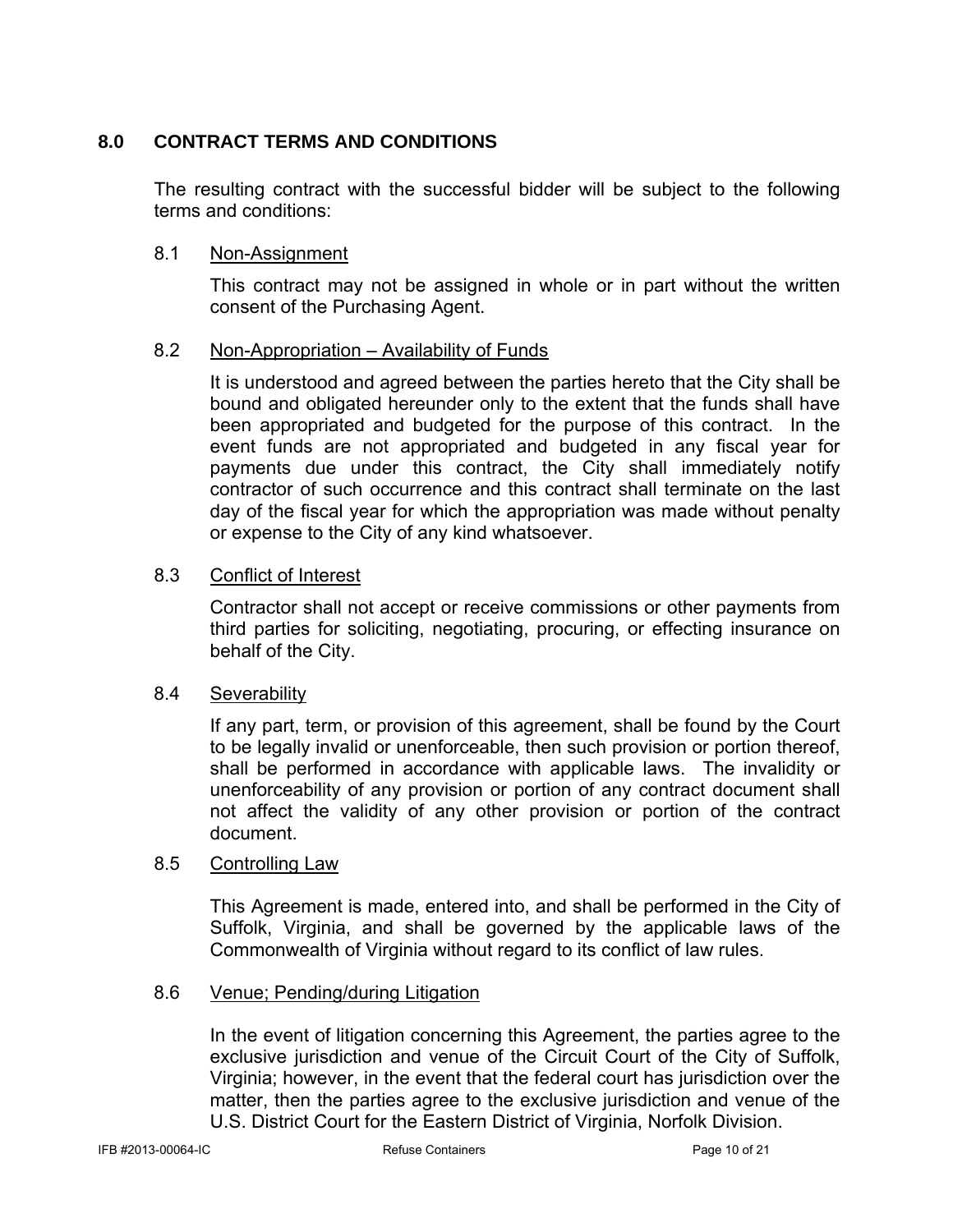The Contractor shall not cause a delay in services because of the pending or during litigation proceedings, except with the express, written consent of the City or written instruction/order from the Court.

## 8.7 Hold Harmless Clause

 The Contractor shall, during the term of the contract, defend, indemnify and hold harmless the City of Suffolk from and against any and all losses, damages, claims, fines, penalties, suits and costs, including bodily injury or death of any person(s), or loss or damage to property, as well as fines, assessments and penalties imposed by any authority which may arise out of any violations of law by, and all acts and omissions of the Contractor, the Contractor's agents, employees occurring in connection with the products, completed operations, and other services covered herein.

## 8.8 License Requirement

All firms doing business in the City of Suffolk are required to be licensed in accordance with the City of Suffolk business license ordinance.

Wholesale and retail merchants without a business location in the City of Suffolk are exempt from this requirement. Any questions concerning business licenses should be directed to the Commissioner of the Revenue's Office, telephone (757) 514-4260.

## 8.9 Anti-Discrimination

By submitting their bids, bidders certify to the City that they will conform to the provisions of the Federal Civil Rights Act of 1964, as amended, as well as the Virginia Fair Employment Contracting Act of 1975, as amended, where applicable, the Virginians with Disabilities Act, the Americans with Disabilities Act and 2.2-4311 of the Virginia Public Procurement Act (VPPA). If the award is made to a faith-based organization, the organization shall not discriminate against any recipient of goods, services, or disbursements made pursuant to the contract on the basis of the recipient's religion, religious belief, refusal to participate in a religious practice, or on the basis of race, age, color, gender or national origin and shall be subject to the same rules as other organizations that contract with public bodies to account for the use of the funds provided; however, if the faith-based organization segregates public funds into separate accounts, only the accounts and programs funded with public funds shall be subject to audit by the public body. (Code of Virginia 2.2.4343.1E).

In every contract over \$10,000 shall include the following provisions:

1. During the performance of this contract, the contractor agrees as follows: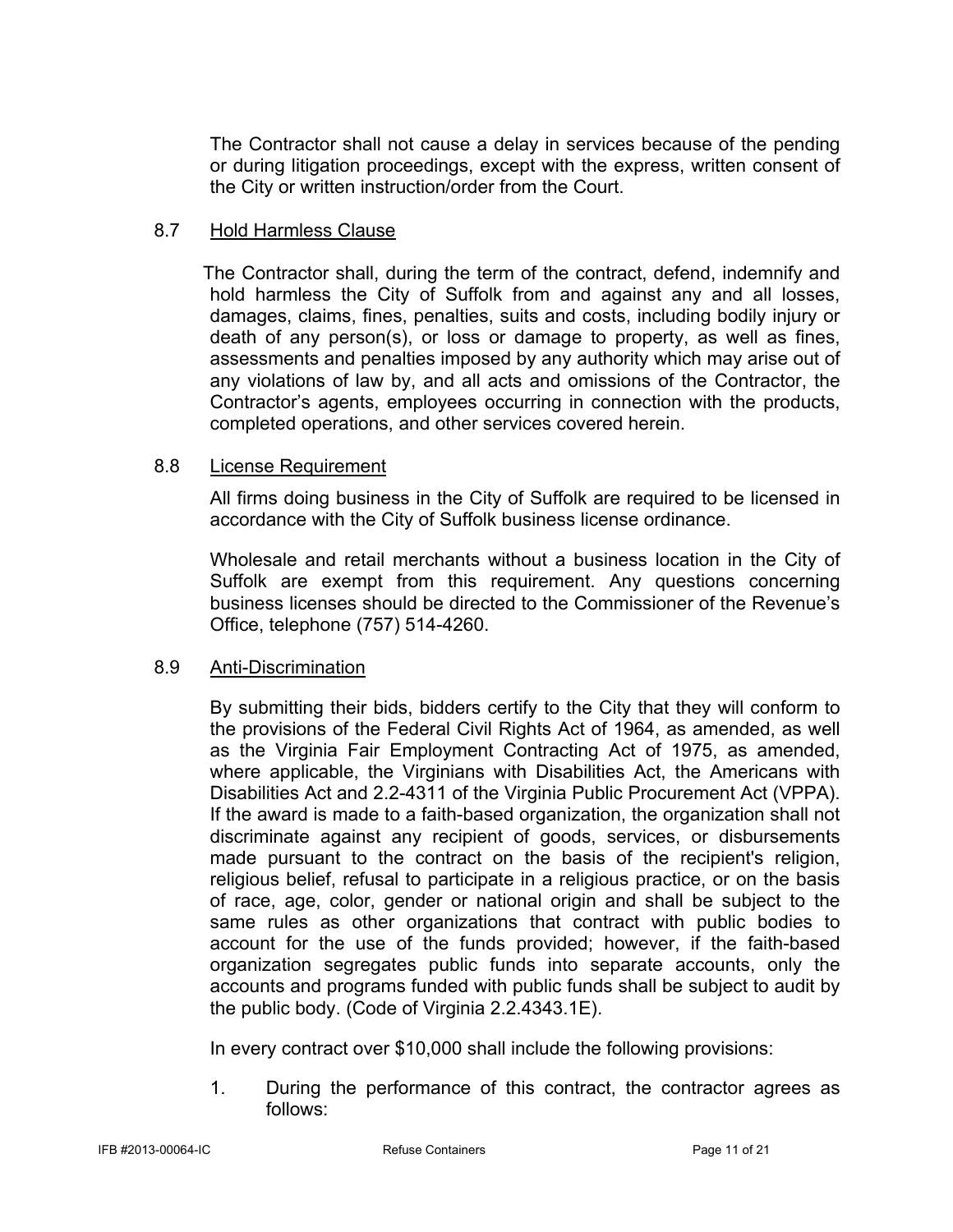- a. The contractor will not discriminate against any employee or applicant for employment because of race, religion, color, sex, national origin, age, disability, service disabled veterans or any other basis prohibited by state law relating to discrimination in employment, except where there is a bona fide occupational qualification reasonably necessary to the normal operation of the contractor. The contractor agrees to post in conspicuous places, available to employees and applicants for employment, notices setting forth the provisions of this nondiscrimination clause.
- b. The contractor, in all solicitations or advertisements for employees placed by or on behalf of the contractor, will state that such contractor is an equal opportunity employer.
- c. Notices, advertisements and solicitations placed in accordance with federal law, rule or regulation shall be deemed sufficient for the purpose of meeting these requirements.
- 2. The contractor will include the provisions of No. 1 above in every subcontract or purchase order over \$10,000, so that the provisions will be binding upon each subcontractor or vendor.

## 8.10 Drug-free Workplace

During the performance of this contract, the contractor agrees to (i) provide a drug-free workplace for the contractor's employees; (ii) post in conspicuous places, available to employees and applicants for employment, a statement notifying employees that the unlawful manufacture, sale, distribution, dispensation, possession, or use of a controlled substance or marijuana is prohibited in the contractor's workplace and specifying the actions that will be taken against employees for violations of such prohibition; (iii) state in all solicitations or advertisements for employees placed by or behalf of the contractor that the contractor maintains a drug-free workplace; and (iv) include the provisions of the foregoing clauses in every subcontract or purchase order of over \$10,000, so that the provisions will be binding upon each subcontractor or vendor.

For the purpose of this section, "drug-free workplace" means a site for the performance of work done in connection with a specific contract awarded to a contractor in accordance with this chapter, the employees of whom are prohibited from engaging in the unlawful manufacture, sale, distribution, dispensation, possession, or use of a controlled substance or marijuana during the performance of the contract.

## 8.11 Responsibility of Contractor

The Contractor shall, without additional costs or fee to the City, correct or revise any errors or deficiencies in his performance. Neither the City's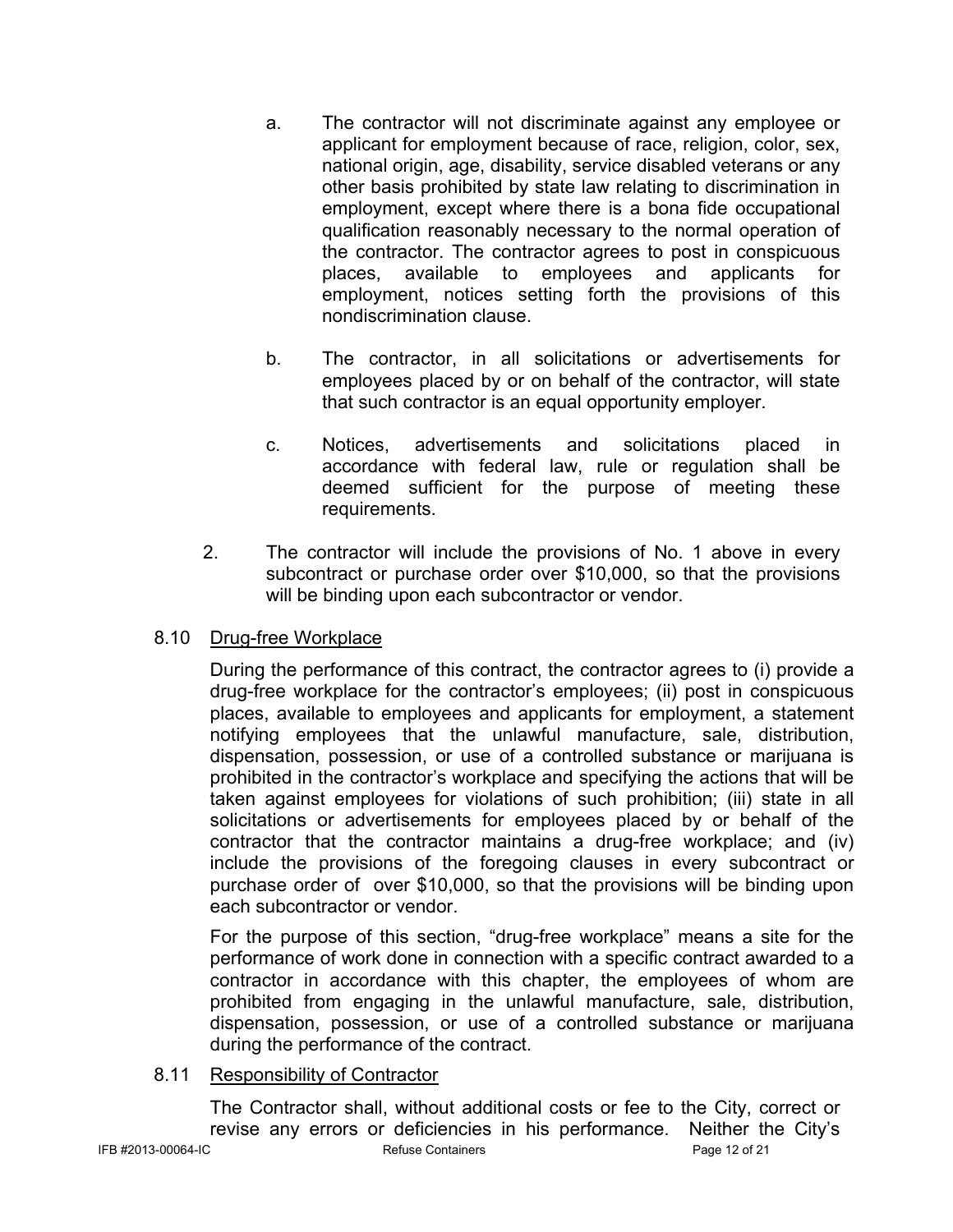review, approval or acceptance of, nor payment for any of the services required under this Agreement shall be deemed a waiver of rights by the City, and the Contractor shall remain liable to the City for all costs which are incurred by the City as a result of the Contractor's negligent performance of any of the services furnished under this Agreement.

## 8.12 Payments to Subcontractors

Within seven (7) days after receipt of monies paid by the City for work performed by a subcontractor under this contractor, the contractor shall either:

- a. Pay the subcontractor for the proportionate share of the total payment received from the City attributable to the work performed by the subcontractor under this contract; or
- b. Notify the City and subcontractor, in writing, of his intention to withhold all or a part of the subcontractor's payment and the reason for non-payment.

The contractor shall pay interest to the subcontractor on all amounts owed that remain unpaid beyond the seven (7) day period except for amounts withheld as allowed in item b above.

## 8.13 Changes and Additions

It shall be the responsibility of the Contractor to notify the City, in writing, of any necessary modifications or additions in the Scope of this Agreement. Compensation for changes or additions in the Scope of this Agreement will be negotiated and approved by the City, in writing.

It is understood and agreed to by both the City and the Contractor that such modifications or additions to this Agreement shall be made only by the full execution of the City's standard Agreement change order form. Furthermore, it is understood and agreed by both parties that any work done by the Contractor on such modification or addition to this Agreement prior to the City's execution of its standard Agreement change order form shall be at the total risk of the Contractor and said work may not be compensated by the City.

## 8.14 Termination with Cause/Default/Cancellation

In the event that contractor shall for any reason or through any cause be in default of the terms of this Contract, the City may give contractor written notice of such default by certified mail/return receipt requested at the address set forth in Contractor's Bid/Proposal or as provided in this contract.

IFB #2013-00064-IC Refuse Containers Page 13 of 21 Unless otherwise provided, contractor shall have ten (10) days from the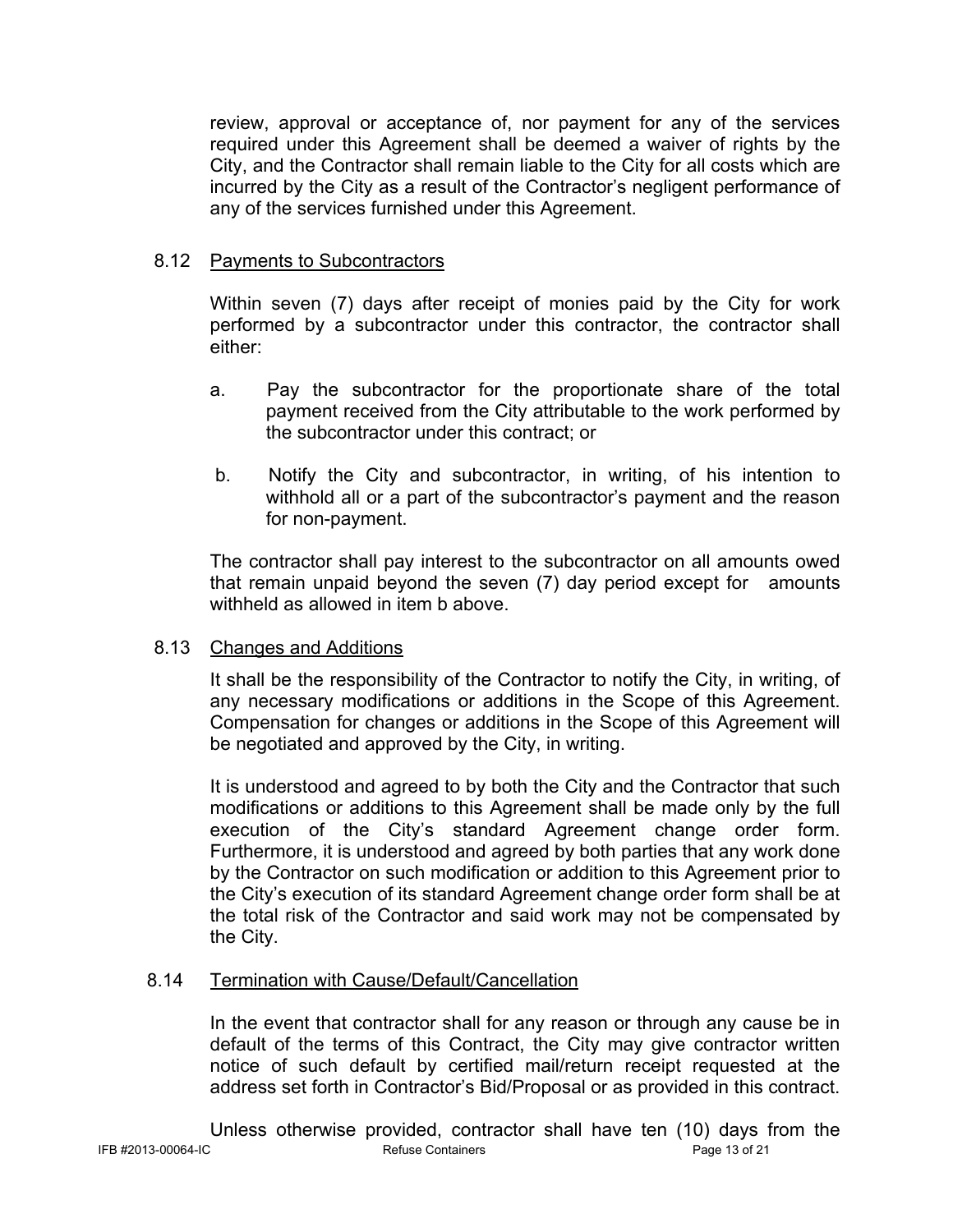date such notice is mailed in which to cure the default. Upon failure of contractor to cure the default, the City may immediately cancel and terminate this contract as of the mailing date of the default notice.

Upon termination, contractor shall withdraw its personnel and equipment, cease performance of any further work under the contract, and turn over to the City any work in process for which payment has been made.

In the event of violations of law, safety or health standards and regulations, this contract may be immediately cancelled and terminated by the City and provisions herein with respect to opportunity to cure default shall not be applicable.

## 8.15 Termination without Cause

The City may at any time, and for any reason, terminate this Contract by written notice to contractor specifying the termination date, which shall be not less than thirty (30) days from the date such notice is mailed.

Notice shall be given to contractor by certified mail/return receipt requested at the address set forth in contractor's Bid or as provided in this Contract.

In the event of such termination, contractor shall be paid such amount as shall compensate contractor for the work satisfactorily completed, and accepted by the City, at the time of termination.

If the City terminates this Contract, contractor shall withdraw its personnel and equipment, cease performance of any further work under this Contract, and turn over to the City any work completed or in process for which payment has been made.

## 8.16 Method of Payment

Contractor shall submit invoices in duplicate for each delivery, such statement to include detailed breakdown of all charges, and shall be based on completion of tasks or deliverables.

Invoices shall be submitted to using departments.

Upon acceptance of work, the City will render payment within forty-five (45) days of receipt of invoice. Interest shall accrue at the rate of one percent per month. Unless otherwise provided under the terms of this CONTRACT, interest for late payments shall not exceed one percent (1%) per month.

Individual contractors shall provide their social security numbers, and proprietorships, partnerships, and corporations shall provide their federal employer identification number on the pricing form.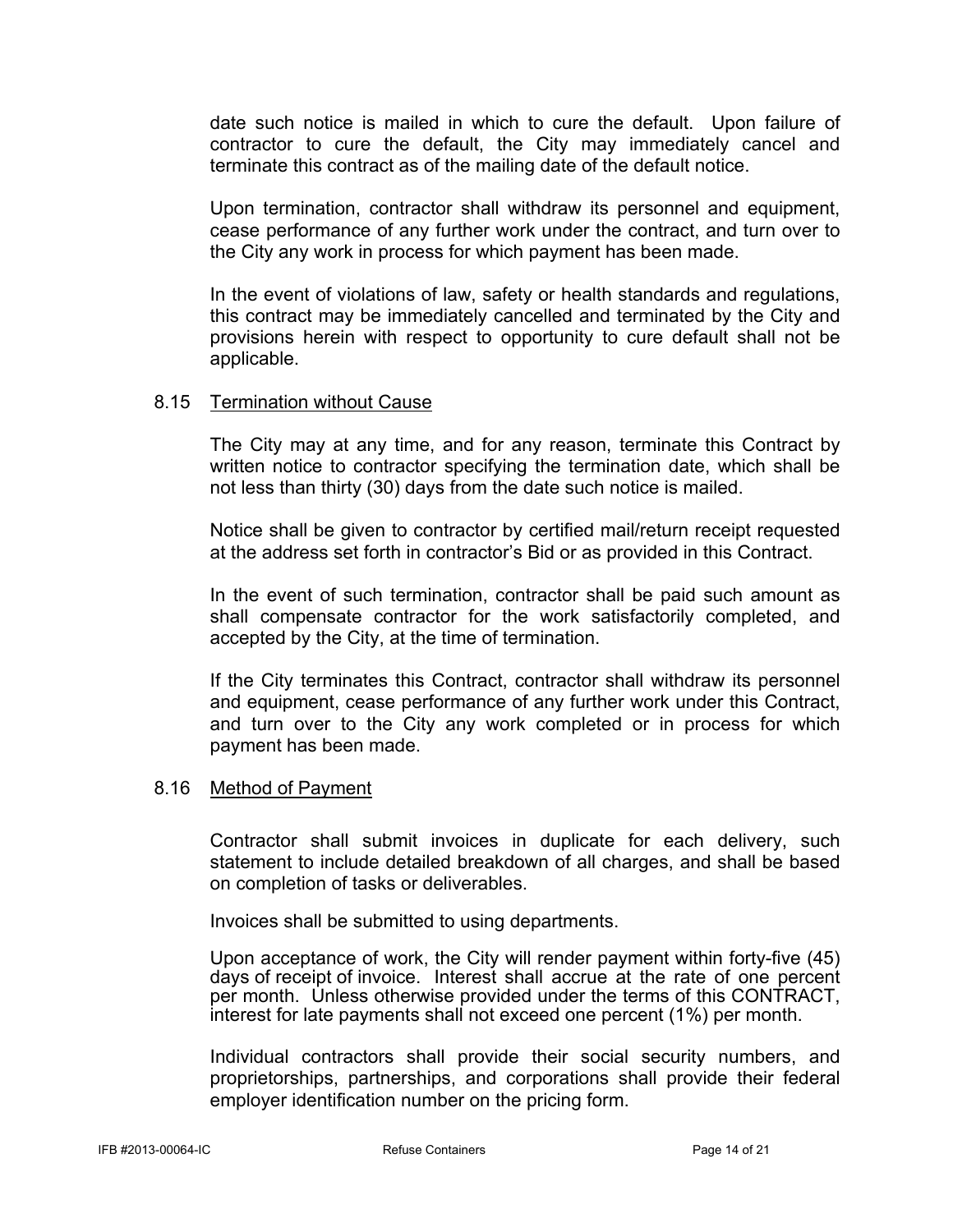## 8.17 Compliance with Federal Immigration Law

Contractor does not, and shall not during the performance of the contract for goods and services in the Commonwealth of Virginia knowingly employ an unauthorized alien as defined in the Federal Immigration Reform and Control Act of 1986.

## 8.18 Compliance with State Law, Foreign and Domestic Business authorized to Transact Business in the Commonwealth (VPPA §2.2 – 4311.2)

A bidder or offeror organized or authorized to transact business in the Commonwealth pursuant to Title 13.1 or Title 50 is to include in its bid or proposal the identification number issued to it by the State Corporation Commission. Any bidder or offeror that is not required to be authorized to transact business in the Commonwealth as a foreign business entity under Title 13.1 or Title 50 or as otherwise required by law shall include in its bid or proposal a statement describing why the bidder or offeror is not required to be so authorized. A public body may void any contract with a business if the business fails to remain in compliance with the provisions of this section.

## 8.19 Safety

All contractor and subcontractor performing services for the City are required and shall comply with all Occupational Safety and Health Administration (OSHA), State and City Safety and Occupational Health Standards and any other applicable rules and regulations. Also all contractors and subcontractors shall be held responsible for the safety of their employees and any unsafe acts or conditions that may cause injury or damage to any persons or property within and around the work site area under this contract.

## 8.20 Ethics in Public Contracting

By submitting a bid, the bidder certifies that their bid is made without collusion or fraud and that they have not offered or received any kickbacks or inducements from any other bidder, supplier, manufacturer or subcontractor in connection with their bid, and that they have not conferred on any public employee having official responsibility for this procurement transaction any payment, loan subscription, advance, deposit of money, services or anything of more than nominal value, present or promised, unless consideration of substantially equal or greater value was exchanged. (Code of Virginia 2.2-4367)

## 8.21 Debarment Status

IFB #2013-00064-IC Refuse Containers Page 15 of 21 By submitting a bid, bidders certify that they are not currently debarred by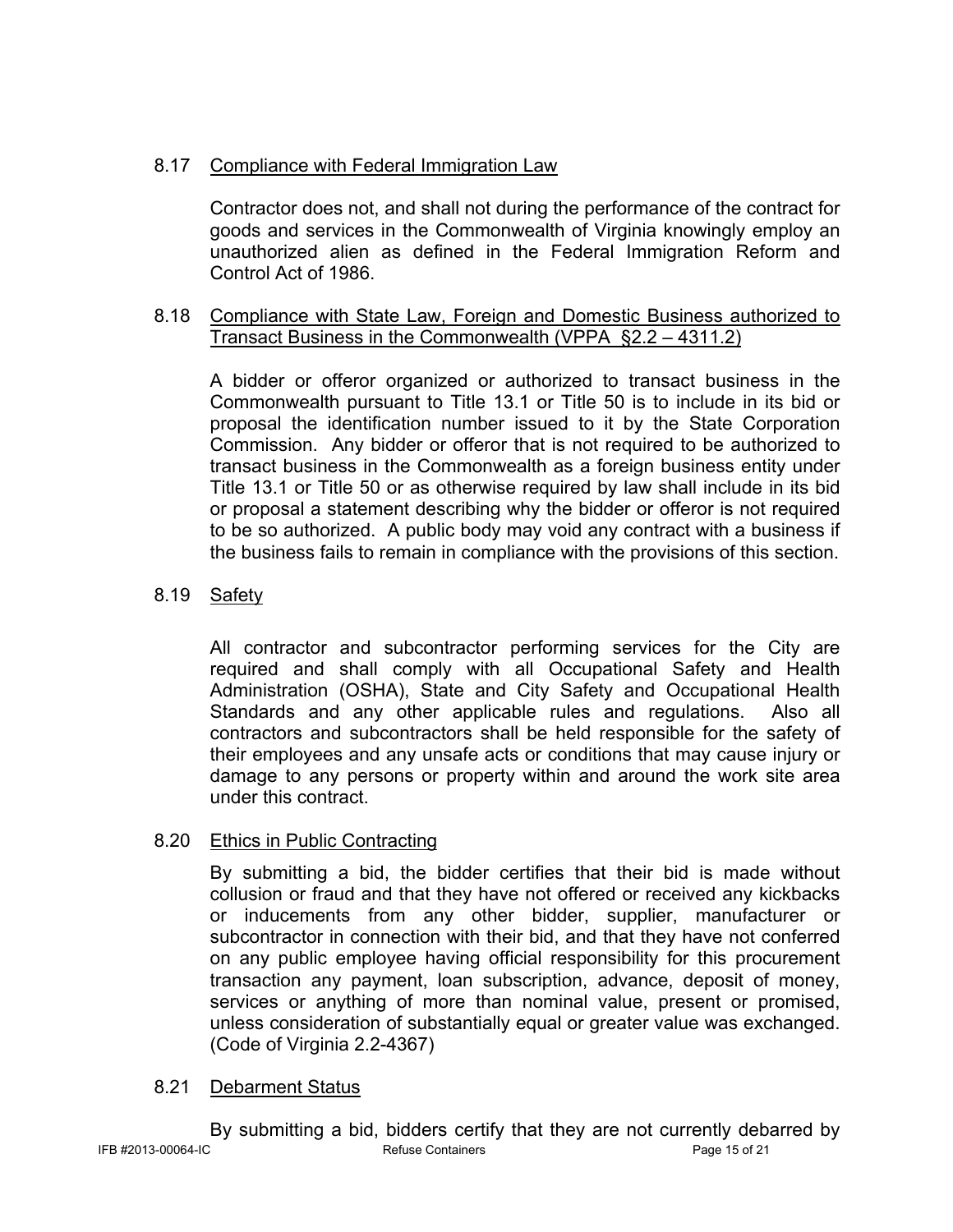the Commonwealth of Virginia from submitting bids or proposals on contracts for the type of goods and/or services covered by this solicitation, nor are they an agent of any person or entity that is currently so debarred.

## 8.22 Exemption from Taxes

The City is exempt from State Sales Tax and Federal Excise Tax. Tax Exemption Certificate indicating the City's tax exempt status will be furnished by the City of Suffolk.

## 8.23 Faith-Based Organizations

**City of Suffolk does not discriminate against faith-based organizations.** 

## 8.24 Substitutions

NO substitutions or cancellations permitted after award without written approval by the Purchasing Agent.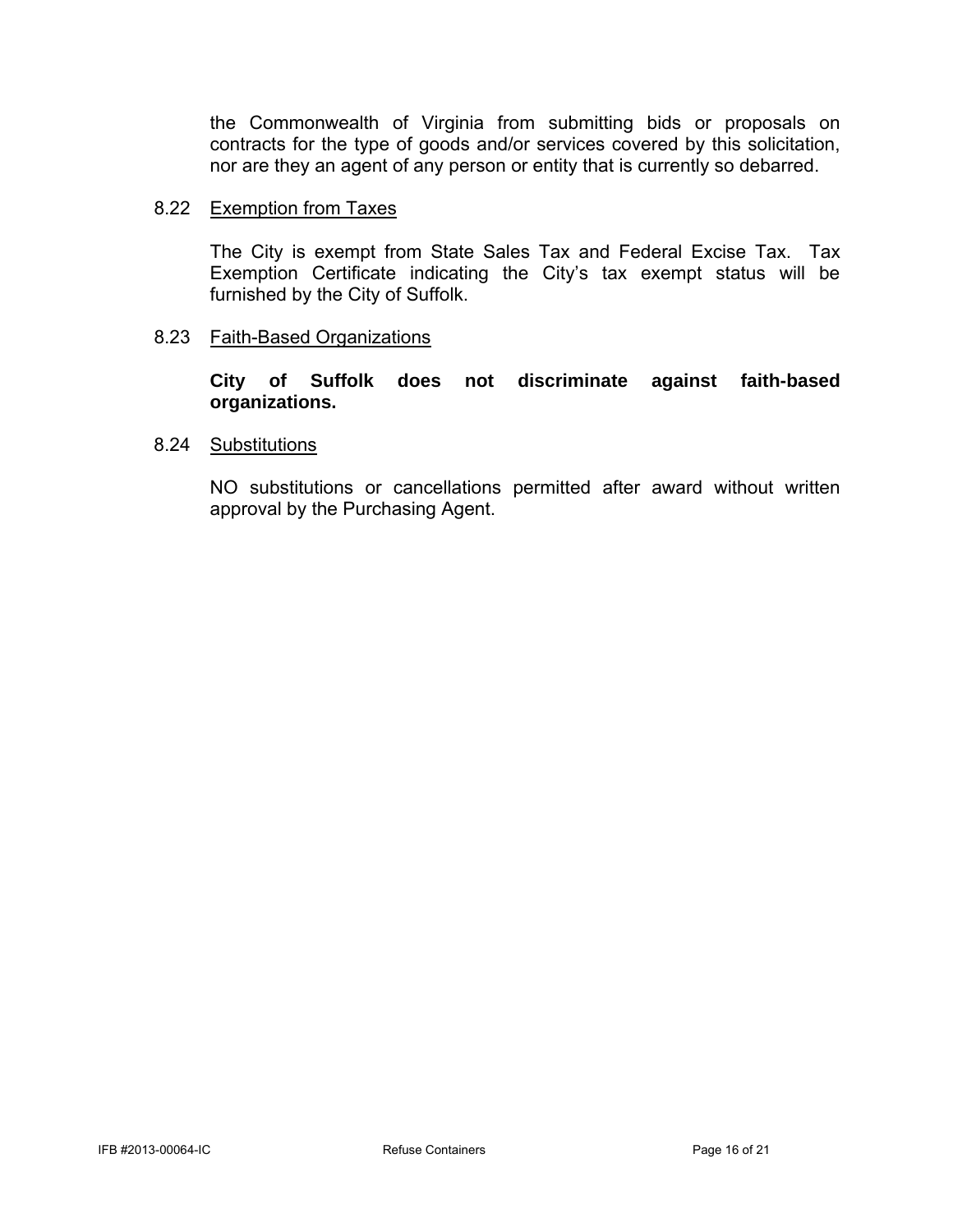

**TO:** City of Suffolk, VA Purchasing Division 441 Market Street Suffolk, VA 23434

| BID:        | <b>Refuse Containers</b> |
|-------------|--------------------------|
| <b>DUE:</b> | <b>January 17, 2013</b>  |
| TIME:       | 3:00 p.m., Local         |

Bid firm UNIT PRICE as indicated below to furnish and deliver refuse containers on an as needed basis to be delivered F.O.B. destination to Public Works Refuse Division, 5881 Whaleyville Blvd., Suffolk, Virginia 23438 in accordance with all specifications, terms, and conditions herein. Bid price shall be exclusive of all taxes and inclusive of all transportation, surcharges, insurance, or any other expenses incurred by the Contractor in complying with these specifications.

Containers will be ordered by the City in increments of 100 or more.

|                 | 1,500 EA 95-Gallon Refuse Containers                                           | \$                                       |                   | \$                  |        |
|-----------------|--------------------------------------------------------------------------------|------------------------------------------|-------------------|---------------------|--------|
| MFG/Model       |                                                                                |                                          | <b>Unit Price</b> |                     | Amount |
| Warranty: Years |                                                                                |                                          |                   |                     |        |
|                 | <b>Best Guaranteed Delivery:</b>                                               | <u> 1980 - Johann Harry Barn, mars a</u> | <b>ARO</b>        |                     |        |
|                 | <b>Bidder has included Anticollusion Statement with bid.</b>                   |                                          |                   | Yes/No (Circle one) |        |
|                 | Bidder has included Insurance Documents with bid.                              |                                          |                   | Yes/No (Circle one) |        |
|                 | Bidder has included SCC form and number assigned                               |                                          |                   | Yes/No (Circle one) |        |
|                 | I will accept payment by means of the City's Purchasing Card. _______Yes _____ |                                          |                   |                     | No     |
|                 | I will accept electronic transfer of funds as payment. _____Yes __             |                                          |                   | No                  |        |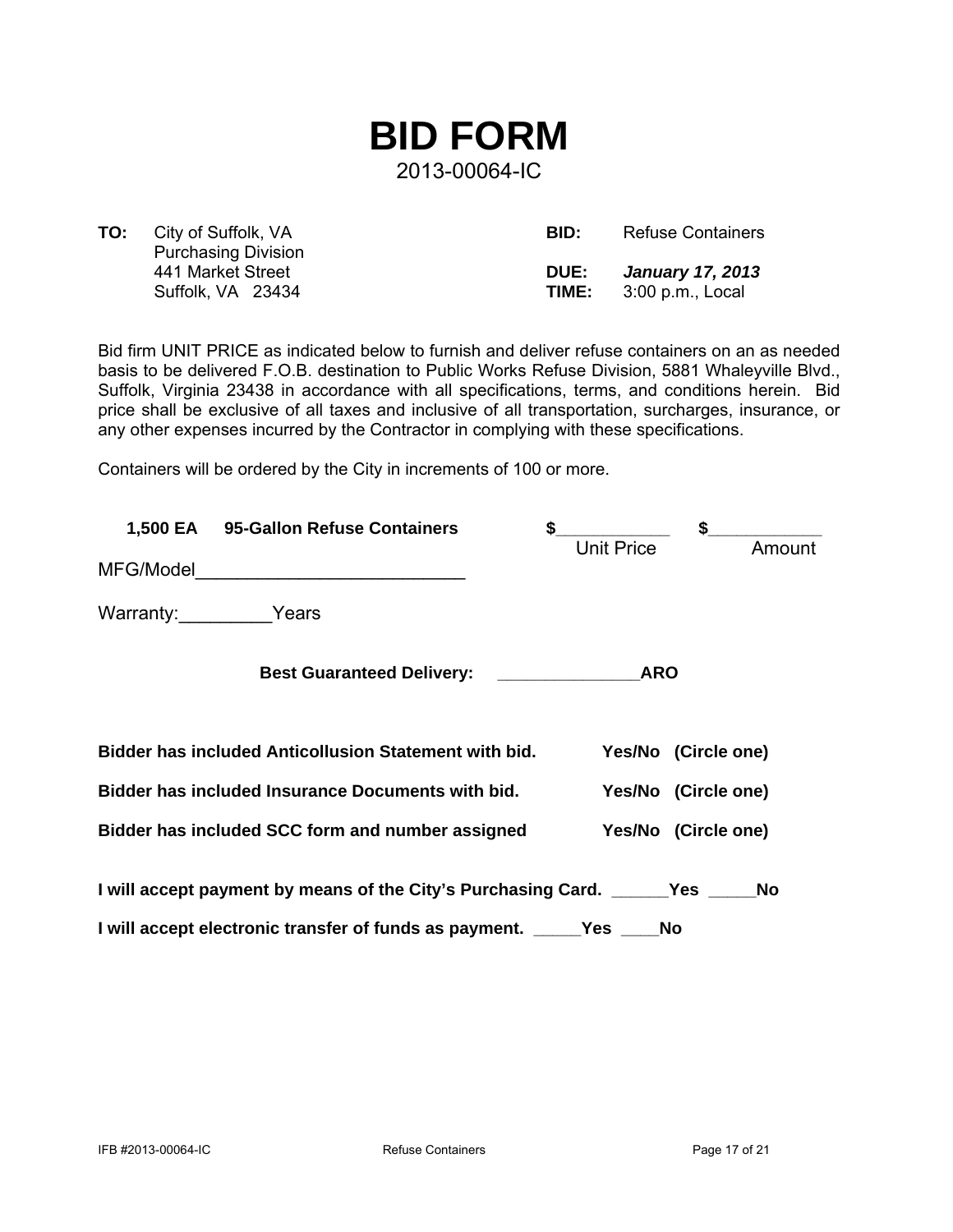## **REFERENCES**

Indicate below a listing of at least three (3) recent references for whom you have provided similar services. Include the date that services were furnished and the name, address, and phone number of the person we have your permission to contact.

| <b>Client/Address</b>                          | <b>Date</b> | <b>Contact Person</b> | Phone No. |
|------------------------------------------------|-------------|-----------------------|-----------|
| 1)<br><u> 1990 - Johann Barbara, martxa al</u> |             |                       |           |
| 2)                                             |             |                       |           |
| 3)                                             |             |                       |           |

Payment Terms/Discounts\_\_\_\_\_\_\_\_\_\_\_\_\_\_\_\_\_\_\_\_\_\_\_\_\_\_\_\_(Suffolk's payment schedule: items accepted and invoiced by 10th of month will be paid month end. Cash discounts offered for less than thirty (30) days from receipt of proper invoice will not be considered in award.)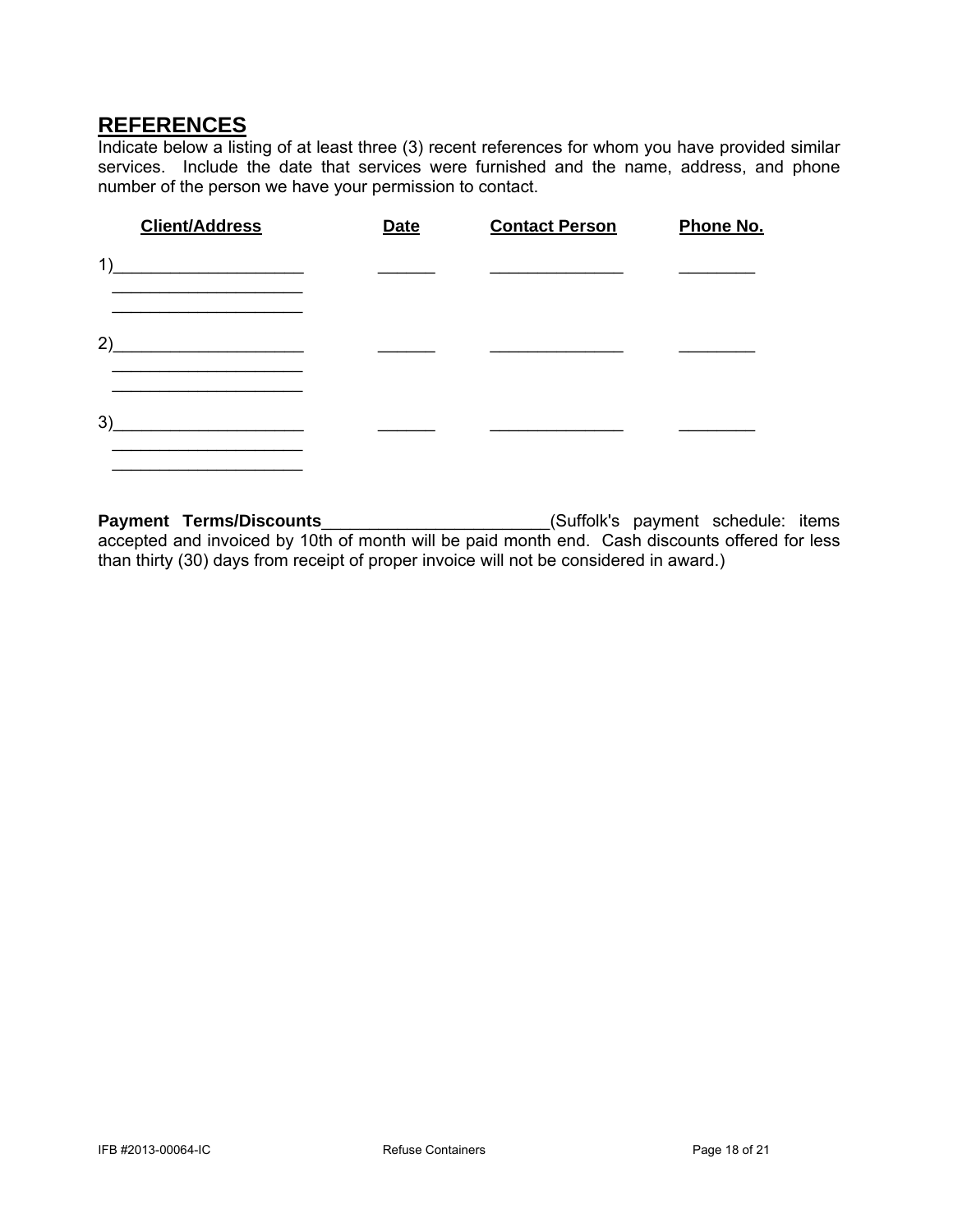| <b>Company Name</b>                                                                         |                                                    |  |
|---------------------------------------------------------------------------------------------|----------------------------------------------------|--|
| <b>Address</b>                                                                              |                                                    |  |
|                                                                                             |                                                    |  |
| <b>Person Quoting</b>                                                                       | <u> 1980 - John Stein, Amerikaansk politiker (</u> |  |
| Telephone No.<br><u> 1989 - Johann Harry Barn, mars ar breist fan de Fryske kommunent (</u> |                                                    |  |
|                                                                                             |                                                    |  |
| Soc. Security # or FIN #                                                                    |                                                    |  |

I certify that this bid is made without prior understanding, agreement, or connection with any corporation, firm, or person submitting a bid for the same equipment/materials/ service and is in all respects fair and without collusion or fraud. I understand that collusive bidding is a violation of State and Federal law and can result in fines, prison sentences and civil damage awards. I agree to abide by all conditions of this bid and certify that I am authorized to sign this bid for the bidder.

I certify by my signature below that I have received the documents associated with this bid and understand that the review for completeness of these bid documents and the understanding and comprehension of the bid specifications is solely my responsibility; based on this, by my signature below I waive all rights to further claims against the City of Suffolk that the document were incomplete or not understandable.

I certify that the bidder represented herein is eligible to bid with respect to all applicable sections of State and Local Government Conflict of Interest Act, Code of Virginia, Section 2.1-639.1 et. seq.

**Signature Signature** *Contract Contract Contract Contract Contract Contract Contract Contract Contract Contract Contract Contract Contract Contract Contract Contract Contract Contract Contract Contract Contract Contra*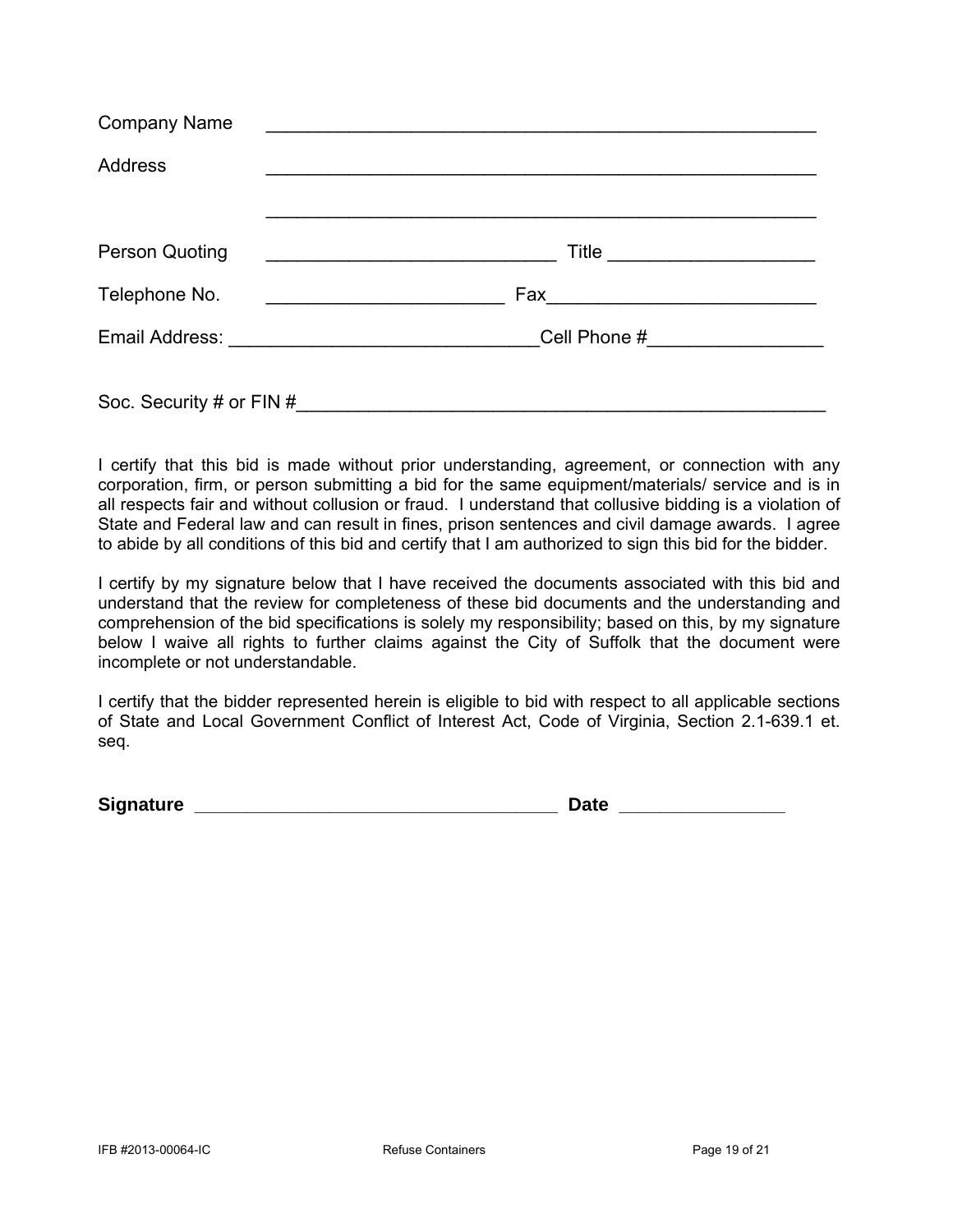## PROOF OF AUTHORITY TO TRANSACT BUSINESS IN VIRGINIA THIS FORM MUST BE SUBMITTED WITH YOUR PROPOSAL/BID, FAILURE TO INCLUDE THIS FORM MAY RESULT IN REJECTION OF YOUR PROPOSAL/BID

Pursuant to Virginia Code §2.2-4311.2 an Offeror/Bidder organized or authorized to transact business in the Commonwealth pursuant to Title 13.1 or Title 50 of the Code of Virginia shall include in its proposal/bid the identification number issued to it by the State Corporation Commission ("SCC"). Any Offeror/Bidder that is not required to be authorized to transact business in the Commonwealth as a foreign business entity under Title 13.1 or Title 50 of the Code of Virginia or as otherwise required by law shall include in its proposal/bid a statement describing why the Offeror/Bidder is not required to be so authorized. Any Offeror/Bidder described herein that fails to provide the required information shall not receive an award unless a waiver of this requirement and the administrative policies and procedures establish to implement this section is granted by the City Manager, as applicable.

If this quote for goods or services is accepted by the City of Suffolk, Virginia the undersigned agrees that the requirements of the Code of Virginia Section §2.2-4311.2 have been met.

Please complete the following by checking the appropriate line that applies and providing the requested information.

A.\_\_\_\_\_\_ Offeror/Bidder is a Virginia business entity organized and authorized to transact business in Virginia by the SCC and such vendor's Identification Number issued to it by the SCC is

 $\mathcal{L}_\text{max}$  and  $\mathcal{L}_\text{max}$  and  $\mathcal{L}_\text{max}$ B.\_\_\_\_\_\_\_Offeror/Bidder is an out-of-state (foreign) business entity that is authorized to transact business in Virginia by the SCC and such vendor's identification Number issued to it by the SCC is

C. C. Chieror/Bidder does not have an Identification Number issued to it by the SCC such vendor is not required to be authorized to transact business in Virginia by the SCC for the following reason(s): **Please attach additional sheets if you need to explain why such Offeror/Bidder is not required to be authorized to transact business in Virginia.** 

\_\_\_\_\_\_\_\_\_\_\_\_\_\_\_\_\_\_\_\_\_\_\_\_\_\_\_\_\_\_\_\_\_\_\_\_\_\_\_\_\_\_ Legal Name of Company (as listed on W-9)

\_\_\_\_\_\_\_\_\_\_\_\_\_\_\_\_\_\_\_\_\_\_\_\_\_\_\_\_\_\_\_\_\_\_\_\_\_\_\_\_\_\_

\_\_\_\_\_\_\_\_\_\_\_\_\_\_\_\_\_\_\_\_\_\_\_\_\_\_\_\_\_\_\_\_\_\_\_\_\_\_\_\_\_\_

\_\_\_\_\_\_\_\_\_\_\_\_\_\_\_\_\_\_\_\_\_\_\_\_\_\_\_\_\_\_\_\_\_\_\_\_\_\_\_\_\_\_

 $\mathcal{L}_\text{max}$  , and the set of the set of the set of the set of the set of the set of the set of the set of the set of the set of the set of the set of the set of the set of the set of the set of the set of the set of the

Legal Name of Offeror/Bidder

Date

Authorized Signature

 $\mathcal{L}=\mathcal{L}^{\mathcal{L}}$  , where  $\mathcal{L}^{\mathcal{L}}$  , we have the set of the set of the set of the set of the set of the set of the set of the set of the set of the set of the set of the set of the set of the set of the set of

Print or Type Name and Title

#### **RETURN THIS PAGE WITH COPIES OF DOCUMENTATION**